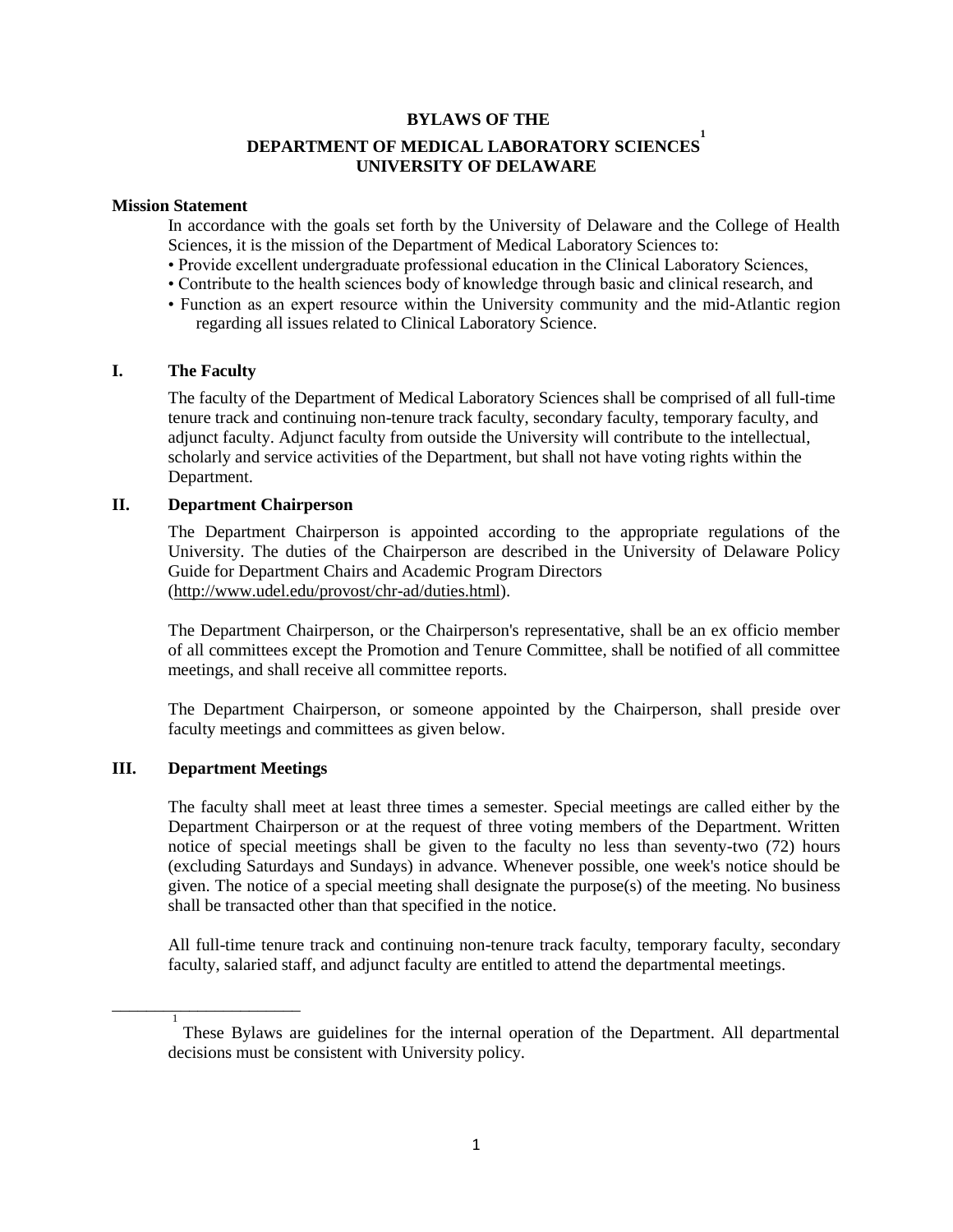**Quorum:** Fifty percent of the voting faculty in residence shall constitute a quorum.

**Agenda:** The Department Chairperson shall prepare the basic agenda. The Chairperson will add appropriate items that may be submitted by any member of the faculty. Such items must be submitted in writing no later than forty-eight (48) hours before the scheduled meeting. The agenda will be circulated to the faculty at least one day before the scheduled meeting. Other items may be discussed at the Department meeting but may not receive final action during that meeting.

Final action may be taken on any item on the agenda by a majority vote of those present and voting. If the majority vote on any issue is less in number than a majority of those in residence, any voting member of the Department can move to reconsider. If the motion to reconsider is seconded, the item will be placed first on the agenda for the next meeting. The vote at the latter meeting will be final. The faculty may not reconsider motions, on which final action has been taken, unless (1) at least six months have elapsed from the time of final action or (2) a motion to reconsider the item is approved by a two-thirds vote of the faculty present (presuming a quorum).

**Voting Eligibility:** Full-time tenure track and continuing non-tenure track faculty, full-time temporary faculty, and secondary faculty are voting members of the Department. Adjunct faculty, part-time temporary faculty, and salaried staff are non-voting members of the Department.

E-mail ballots are acceptable. A secret ballot must be taken if requested by a member.

**Conduct of Business:** All business of the Department shall be governed by the principles of Robert's Rules of Order unless a motion is made to suspend such rules.

**Department Meetings' Recorder and Minutes:** The Department Chairperson will appoint a recorder. A record of each Department meeting shall be prepared and distributed to each Department member and the Chairperson within two weeks of the meeting reported. A permanent copy of Department meeting minutes shall be filed in the Chairperson's office.

# **IV. Standing Committees of the Department of Medical Laboratory Sciences**

**General Functions:** The functions of the Department Committees are: (1) to investigate, advise and recommend regarding designated areas; (2) to carry out assigned duties; and (3) to report to the faculty and Department Chairperson.

**Standing Committees:** Departmental policy and program implementation shall be developed by the faculty and executed through the action of various standing committees. The following are the standing committees of the Department of Medical Laboratory Sciences:

Promotion and Tenure Undergraduate Program Safety Library Liaison

**Selection of Members:** Those Committees whose membership and selection are not specified herein will be appointed by the Department Chairperson who will notify the department of the membership and chairs of all Committees. Committee appointments shall be made from the faculty annually in the spring to take office September 1 unless otherwise specified. The  $P \& T$ Committee will assume appointments effective March 15. All committees shall maintain appropriate records of their discussions and decisions and shall report periodically to the faculty, either orally or in writing. Each Committee shall present at least one oral report and submit a written annual report to the faculty.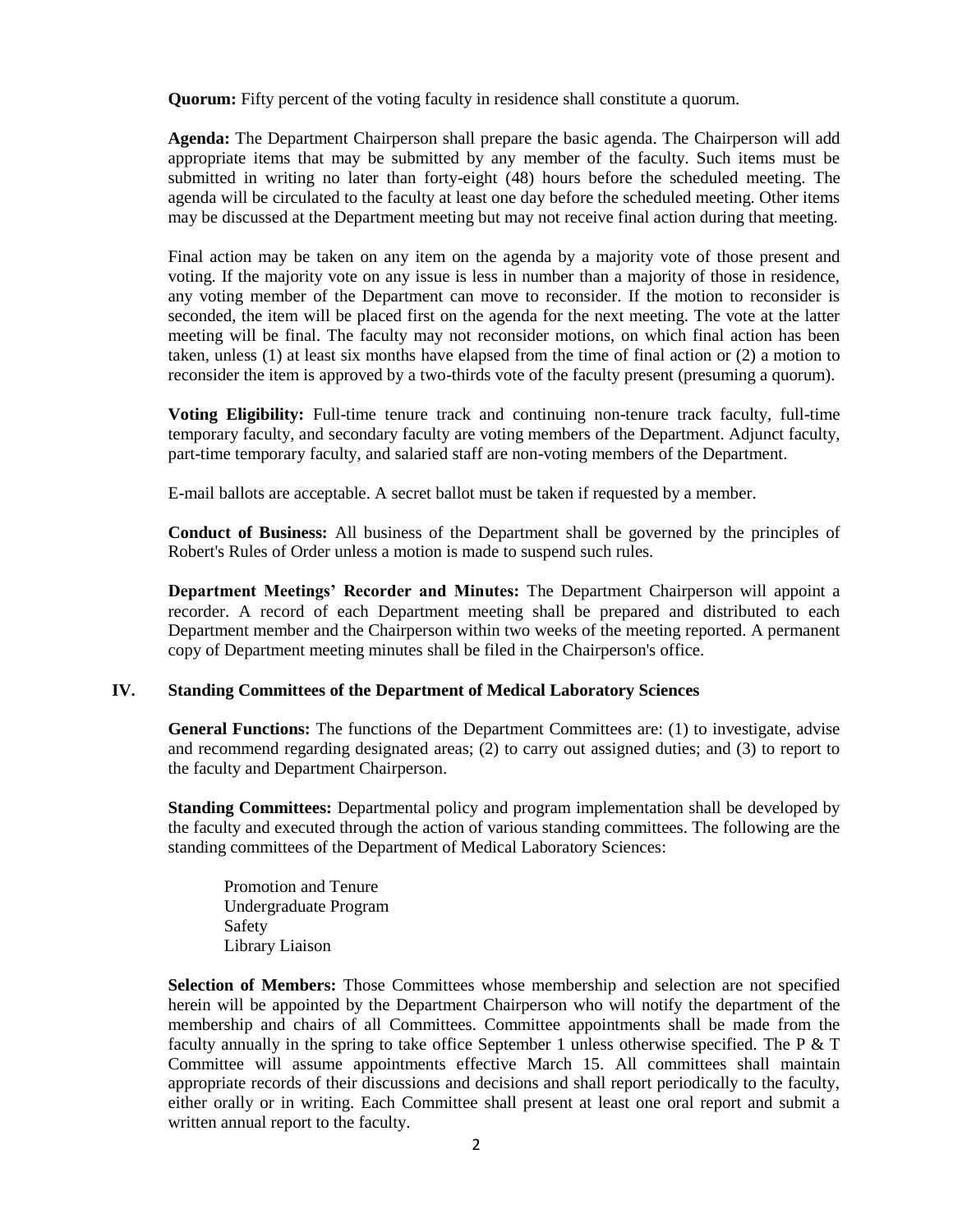#### Procedures:

- a. The Department Chairperson may delegate certain decision-making powers to the committees, but these committees will primarily make recommendations. Such recommendations shall come to the faculty as motions, seconded and voted upon.
- b. The chairperson of a standing committee shall serve for a renewable term of two years.
- c. A majority of committee members must be present for major action to be taken on matters that are to be brought before the Department.
- d. All committee members, including the chairperson, shall have voting powers.
- e. Minutes of meetings shall be prepared and distributed to each committee member within two weeks of the meeting. A Department copy will be available to other Department members.
- f. If the Department Chairperson alters any committee decision, that group must be notified, in writing, within ten days.

## *Promotion and Tenure Committee*

The Chairperson of the Department shall see that the Department Promotion and Tenure Committee is assembled in a timely manner. Committee members from within the Department will be elected by the Department faculty. If a sufficient number of members are not available from within the Department, the remaining committee members will be elected by the faculty in consultation with the Chairperson of the Department. The committee will have three members, at least two of whom are tenured faculty. The majority of the committee must be at a rank higher than the current rank of the candidate. In order to operate within these guidelines, it may be necessary to select members from units outside of the Department of Medical Laboratory Sciences from kindred disciplines such as Nursing, Physical Therapy, Biology, etc. At such time that the number of tenured faculty in the Department exceeds three, all members of the faculty at the next higher rank(s) (i.e., all Associate and Full Professors for Assistant Professors; all Full Professors for Associate Professors) will constitute the Department Promotion and Tenure Committee. The chairperson of the committee, as appointed by the Department Chairperson, shall be a tenured faculty member in the Department of Medical Laboratory Sciences at or above the rank for which the candidate has applied. In the event that a tenured faculty member in the Department is not available to serve in this capacity, the chairperson will be selected from a kindred discipline.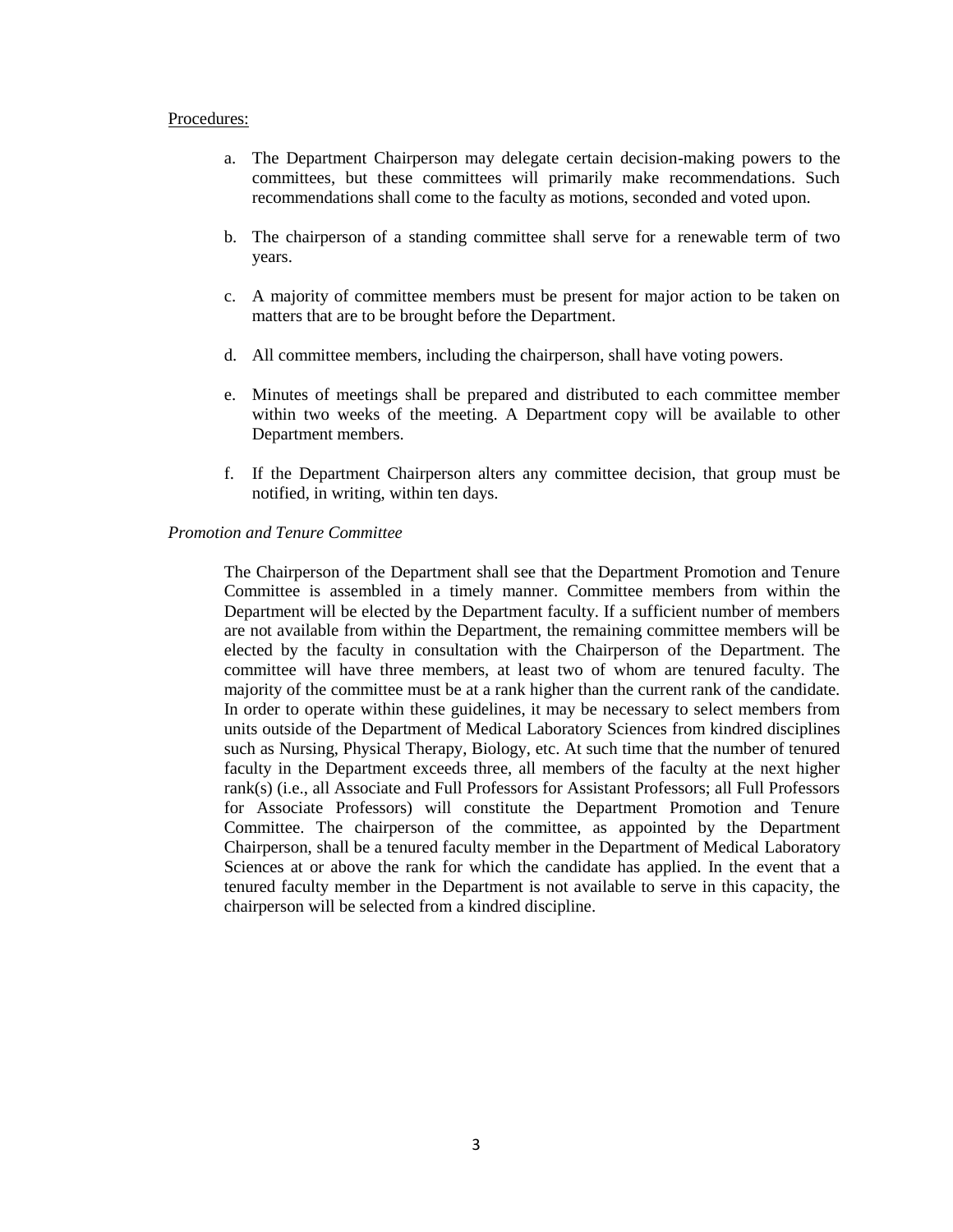#### Functions:

- a. To conduct a periodic review of tenure-track and continuing non-tenure track faculty in accordance with the guidelines specified in the University's Handbook for Faculty, Section III, Personnel Policies for Faculty.
- b. To advise the candidate in the preparation of credentials and to solicit letters of evaluation from peer reviewers as required.
- c. To review the candidate's dossier and to prepare an objective written evaluation of the dossier for transmission to the Department Chairperson and the candidate.

#### *Undergraduate Program Committee*

The committee, comprised of four members, will be appointed by the Department Chairperson and will include at least one full-time faculty member and at least one secondary faculty member. The Department Chairperson will appoint the committee chairperson. The committee members will be appointed to three-year renewable terms.

#### Functions:

- a. To implement and suggest revisions to departmental policy guidelines for undergraduate affairs.
- b. To consider proposals for curricular changes in the undergraduate degree programs and make recommendations to the faculty.
- c. To administer the Departmental undergraduate grievance policy.
- d. To make recommendations for the selection of students into the junior year of the Medical Laboratory Science major.
- e. To administer the Departmental Honors Program.

## *Safety Committee*

The committee, comprised of three members, will be appointed by the Department Chairperson and will include one student member.. The Department Chairperson will appoint the committee chairperson from department members. The department committee members will be appointed to three-year renewable terms and the student member to a one-year renewable term.

#### Functions:

a. Provide for training under the State of Delaware Right-to-Know law and the OSHAmandated Chemical Hygiene Plan.